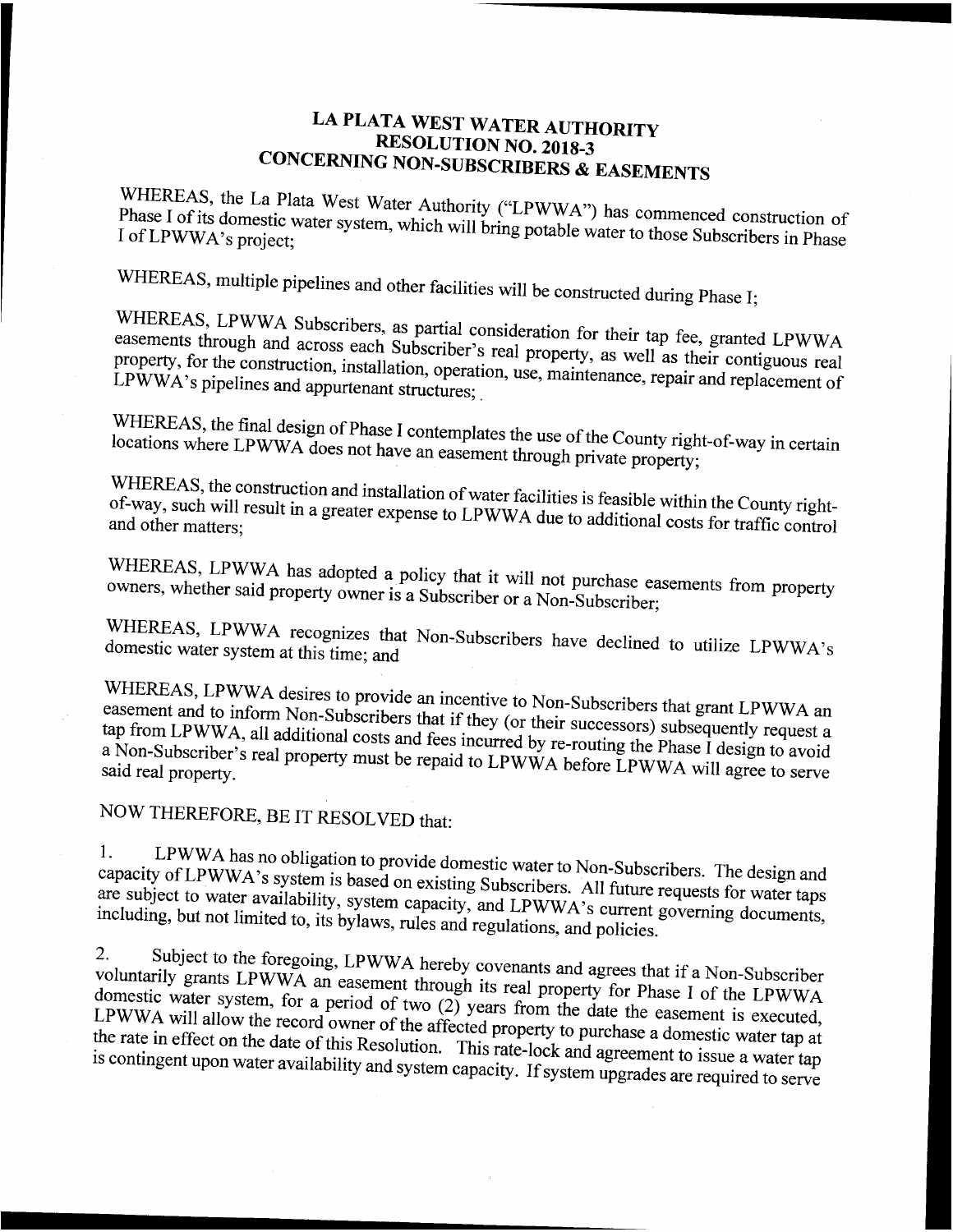the affected property, the Non-Subscriber (i.e., property owner or successor) will be required to pay all costs associated with the necessary upgrades. pay all costs associated with the necessary upgrades.

For all Non-Subscribers that do not voluntarily grant LPWWA an easement for its Phase <sup>I</sup> and Recorder pertaining to the affected real property. Said notice will state that if the owner of<br>the affected property (or its successor) desires to acquire a water tap from LPWWA at any time<br>in the future, said property LPWWA and along with the declination. See addendum for costs as the same may be hereafter amended or changed.

Executed this  $\frac{14}{11}$  day of November, 2018.

President, LPWWA Board of Directors

Secretary, LPWWA